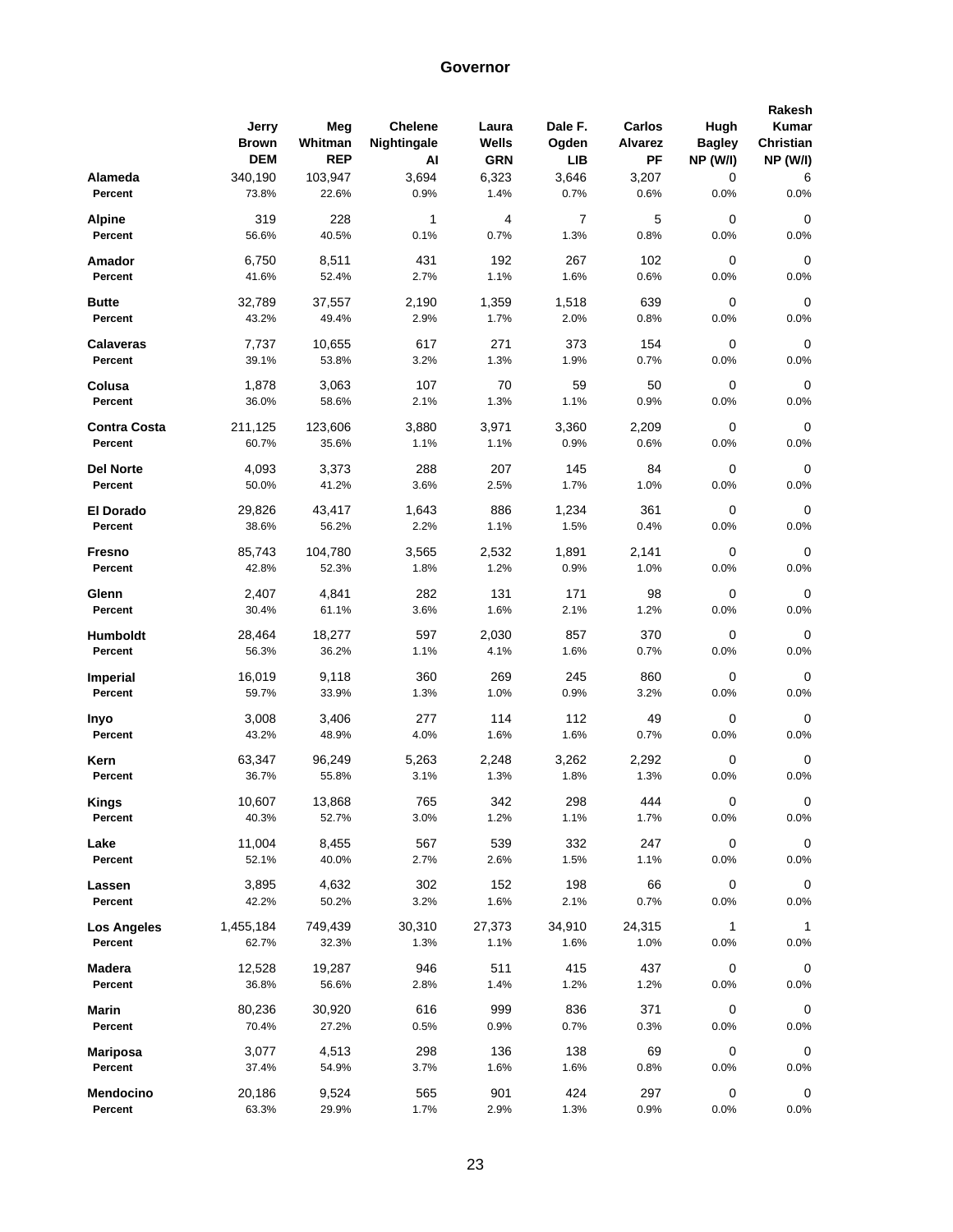|                      |            |            |                |            |         |                |                 | Rakesh          |
|----------------------|------------|------------|----------------|------------|---------|----------------|-----------------|-----------------|
|                      | Jerry      | Meg        | <b>Chelene</b> | Laura      | Dale F. | Carlos         | Hugh            | Kumar           |
|                      | Brown      | Whitman    | Nightingale    | Wells      | Ogden   | <b>Alvarez</b> | <b>Bagley</b>   | Christian       |
|                      | <b>DEM</b> | <b>REP</b> | Al             | <b>GRN</b> | LIB     | PF             | <b>NP (W/I)</b> | <b>NP (W/I)</b> |
| <b>Merced</b>        | 21,887     | 23,021     | 1,075          | 582        | 488     | 779            | 0               | 0               |
| Percent              | 45.8%      | 48.2%      | 2.2%           | 1.2%       | 1.0%    | 1.6%           | 0.0%            | 0.0%            |
| Modoc                | 1,001      | 2,444      | 135            | 77         | 77      | 35             | 0               | 0               |
| Percent              | 26.6%      | 64.9%      | 3.6%           | 2.0%       | 2.0%    | 0.9%           | 0.0%            | 0.0%            |
| Mono                 | 2,028      | 2,079      | 84             | 88         | 86      | 35             | 0               | 0               |
| Percent              | 46.1%      | 47.3%      | 1.9%           | 2.1%       | 1.9%    | 0.7%           | 0.0%            | 0.0%            |
| Monterey             | 60,015     | 35,119     | 1,185          | 1,260      | 1,137   | 1,179          | 0               | 0               |
| Percent              | 60.1%      | 35.2%      | 1.2%           | 1.3%       | 1.1%    | 1.1%           | 0.0%            | 0.0%            |
| Napa                 | 26,766     | 17,873     | 645            | 752        | 537     | 335            | 0               | 0               |
| Percent              | 57.1%      | 38.2%      | 1.3%           | 1.6%       | 1.1%    | 0.7%           | 0.0%            | 0.0%            |
| Nevada               | 20,740     | 22,545     | 605            | 725        | 874     | 168            | 0               | 0               |
| Percent              | 45.5%      | 49.4%      | 1.3%           | 1.5%       | 2.0%    | 0.3%           | 0.0%            | 0.0%            |
| Orange               | 328,663    | 499,878    | 15,153         | 10,635     | 18,514  | 7,085          | 0               | 3               |
| Percent              | 37.3%      | 56.9%      | 1.7%           | 1.2%       | 2.1%    | 0.8%           | 0.0%            | 0.0%            |
| Placer               | 54,576     | 81,410     | 2,706          | 1,449      | 2,082   | 618            | 1               | 0               |
| Percent              | 38.3%      | 57.0%      | 1.9%           | 1.0%       | 1.4%    | 0.4%           | 0.0%            | 0.0%            |
| Plumas               | 3,444      | 5,168      | 231            | 160        | 135     | 65             | 0               | $\mathbf 0$     |
| Percent              | 37.5%      | 56.2%      | 2.5%           | 1.7%       | 1.4%    | 0.7%           | 0.0%            | 0.0%            |
| Riverside            | 206,398    | 244,659    | 12.107         | 5,420      | 9,653   | 5,138          | 0               | 0               |
| Percent              | 42.7%      | 50.7%      | 2.6%           | 1.1%       | 1.9%    | 1.0%           | 0.0%            | 0.0%            |
| Sacramento           | 239,599    | 162,369    | 7,185          | 4,622      | 5,693   | 2,838          | 0               | $\mathbf 0$     |
| Percent              | 56.8%      | 38.5%      | 1.8%           | 1.0%       | 1.3%    | 0.6%           | 0.0%            | 0.0%            |
| <b>San Benito</b>    | 8,304      | 6,993      | 253            | 214        | 170     | 183            | 0               | 0               |
| Percent              | 51.6%      | 43.4%      | 1.6%           | 1.3%       | 1.0%    | 1.1%           | 0.0%            | 0.0%            |
| San Bernardino       | 197,578    | 202,217    | 13,337         | 6,318      | 9,972   | 5,778          | 0               | 0               |
| Percent              | 45.4%      | 46.5%      | 3.1%           | 1.4%       | 2.3%    | 1.3%           | 0.0%            | 0.0%            |
| San Diego            | 399,845    | 452,205    | 18,135         | 12,409     | 15,362  | 9,989          | 0               | 1               |
| Percent              | 44.1%      | 49.8%      | 2.0%           | 1.4%       | 1.7%    | 1.0%           | 0.0%            | 0.0%            |
| <b>San Francisco</b> | 219,330    | 49,151     | 1,211          | 4,052      | 2,203   | 2,208          | 0               | 0               |
| Percent              | 78.9%      | 17.7%      | 0.4%           | 1.5%       | 0.7%    | 0.8%           | 0.0%            | 0.0%            |
| San Joaquin          | 77,623     | 71,999     | 3,548          | 1,915      | 1,881   | 1,900          | 0               | $\Omega$        |
| Percent              | 48.9%      | 45.4%      | 2.3%           | 1.2%       | 1.1%    | 1.1%           | 0.0%            | 0.0%            |
| San Luis Obispo      | 47,663     | 52,056     | 1,916          | 1,563      | 1,847   | 606            | 0               | 0               |
| Percent              | 45.2%      | 49.3%      | 1.9%           | 1.4%       | 1.7%    | 0.5%           | 0.0%            | $0.0\%$         |
| San Mateo            | 145,970    | 69,212     | 1,468          | 2,449      | 1,946   | 1,197          | 0               | 0               |
| Percent              | 65.7%      | 31.2%      | 0.6%           | 1.2%       | 0.8%    | 0.5%           | 0.0%            | 0.0%            |
| Santa Barbara        | 65,011     | 59,615     | 2,017          | 1,834      | 1,931   | 1,202          | $\pmb{0}$       | 0               |
| Percent              | 49.4%      | 45.3%      | 1.6%           | 1.3%       | 1.5%    | 0.9%           | 0.0%            | 0.0%            |
| Santa Clara          | 314,022    | 178,695    | 4,880          | 5,685      | 5,707   | 3,362          | 0               | $\overline{2}$  |
| Percent              | 61.3%      | 34.9%      | 0.9%           | 1.1%       | 1.2%    | 0.6%           | 0.0%            | $0.0\%$         |
| Santa Cruz           | 67,107     | 24,390     | 1,126          | 1,683      | 1,215   | 728            | 0               | 0               |
| Percent              | 69.8%      | 25.4%      | 1.1%           | 1.8%       | 1.2%    | 0.7%           | 0.0%            | $0.0\%$         |
| Shasta               | 20,797     | 39,702     | 1,969          | 971        | 1,337   | 500            | 0               | 0               |
| Percent              | 31.9%      | 60.9%      | 3.1%           | 1.4%       | 2.0%    | 0.7%           | 0.0%            | 0.0%            |
| Sierra               | 635        | 1,042      | 54             | 26         | 41      | 29             | 0               | 0               |
| Percent              | 34.8%      | 57.1%      | 3.0%           | 1.4%       | 2.2%    | 1.5%           | 0.0%            | 0.0%            |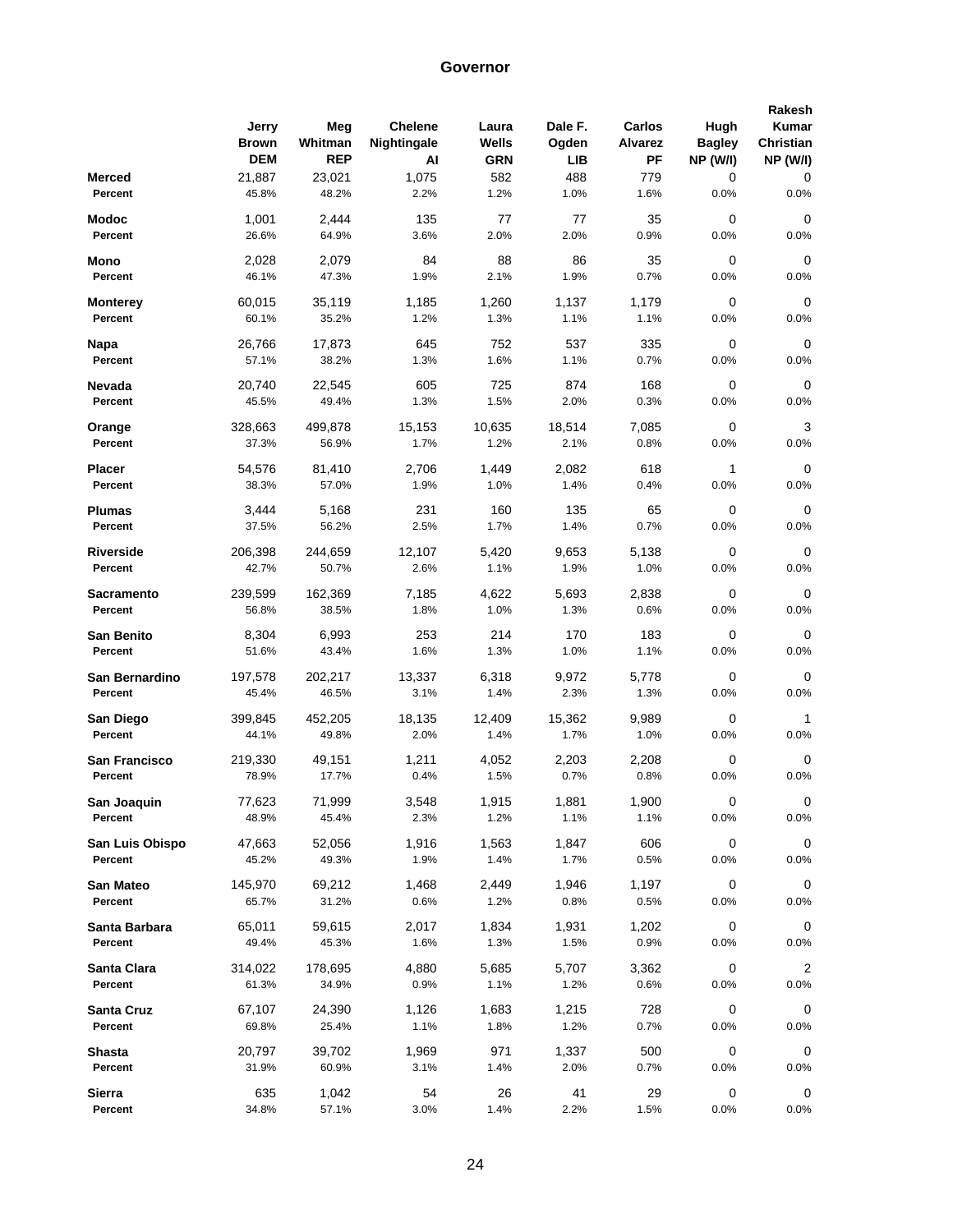|                     | Jerry        | Meg        | <b>Chelene</b> | Laura      | Dale F.    | Carlos         | Hugh            | Rakesh<br>Kumar |
|---------------------|--------------|------------|----------------|------------|------------|----------------|-----------------|-----------------|
|                     | <b>Brown</b> | Whitman    | Nightingale    | Wells      | Ogden      | <b>Alvarez</b> | <b>Bagley</b>   | Christian       |
|                     | <b>DEM</b>   | <b>REP</b> | AI             | <b>GRN</b> | <b>LIB</b> | <b>PF</b>      | <b>NP (W/I)</b> | <b>NP (W/I)</b> |
| Siskiyou            | 7,274        | 9,839      | 480            | 278        | 357        | 150            | $\Omega$        | $\mathbf 0$     |
| Percent             | 39.6%        | 53.6%      | 2.6%           | 1.5%       | 1.9%       | 0.8%           | 0.0%            | 0.0%            |
| Solano              | 69,597       | 43,323     | 1,843          | 1,369      | 1,398      | 860            | 0               | $\mathbf 0$     |
| Percent             | 58.8%        | 36.6%      | 1.6%           | 1.1%       | 1.2%       | 0.7%           | 0.0%            | 0.0%            |
| Sonoma              | 119,079      | 55,472     | 2,558          | 3,195      | 2,301      | 1,445          | 0               | $\mathbf 0$     |
| Percent             | 64.7%        | 30.2%      | 1.4%           | 1.8%       | 1.2%       | 0.7%           | 0.0%            | 0.0%            |
| <b>Stanislaus</b>   | 52,510       | 60,084     | 3,173          | 1,642      | 1,508      | 1,412          | 1               | $\mathbf 0$     |
| Percent             | 43.7%        | 50.0%      | 2.7%           | 1.3%       | 1.2%       | 1.1%           | 0.0%            | 0.0%            |
| <b>Sutter</b>       | 9,614        | 14,346     | 663            | 270        | 442        | 262            | 0               | $\mathbf 0$     |
| Percent             | 37.6%        | 56.1%      | 2.6%           | 1.0%       | 1.7%       | 1.0%           | 0.0%            | 0.0%            |
| <b>Tehama</b>       | 6,542        | 11,935     | 734            | 311        | 466        | 192            | $\mathbf 0$     | $\Omega$        |
| Percent             | 32.5%        | 59.2%      | 3.6%           | 1.5%       | 2.3%       | 0.9%           | 0.0%            | 0.0%            |
| <b>Trinity</b>      | 2,463        | 2,569      | 165            | 212        | 115        | 45             | 0               | $\mathbf 0$     |
| Percent             | 44.3%        | 46.2%      | 2.9%           | 3.8%       | 2.0%       | 0.8%           | 0.0%            | 0.0%            |
| <b>Tulare</b>       | 30,607       | 46,261     | 2,059          | 958        | 786        | 925            | 1               | $\Omega$        |
| Percent             | 37.6%        | 56.7%      | 2.6%           | 1.1%       | 0.9%       | 1.1%           | 0.0%            | 0.0%            |
| <b>Tuolumne</b>     | 9,023        | 11,963     | 646            | 317        | 354        | 134            | 0               | $\mathbf 0$     |
| Percent             | 40.3%        | 53.4%      | 2.9%           | 1.4%       | 1.5%       | 0.5%           | 0.0%            | 0.0%            |
| Ventura             | 117,800      | 128,082    | 4,130          | 3,315      | 4,545      | 2,067          | 0               | 0               |
| Percent             | 45.4%        | 49.3%      | 1.6%           | 1.2%       | 1.8%       | 0.7%           | 0.0%            | 0.0%            |
| Yolo                | 37,894       | 19,456     | 755            | 690        | 707        | 392            | 0               | $\Omega$        |
| Percent             | 63.3%        | 32.5%      | 1.3%           | 1.1%       | 1.2%       | 0.6%           | 0.0%            | 0.0%            |
| Yuba                | 6,332        | 8,553      | 517            | 218        | 330        | 143            | 0               | $\mathbf 0$     |
| Percent             | 39.4%        | 53.2%      | 3.3%           | 1.3%       | 2.0%       | 0.8%           | 0.0%            | 0.0%            |
| <b>State Totals</b> | 5,428,149    | 4,127,391  | 166,312        | 129,224    | 150,895    | 92,851         | 4               | 13              |
| Percent             | 53.8%        | 40.9%      | 1.7%           | 1.2%       | 1.5%       | 0.9%           | 0.0%            | 0.0%            |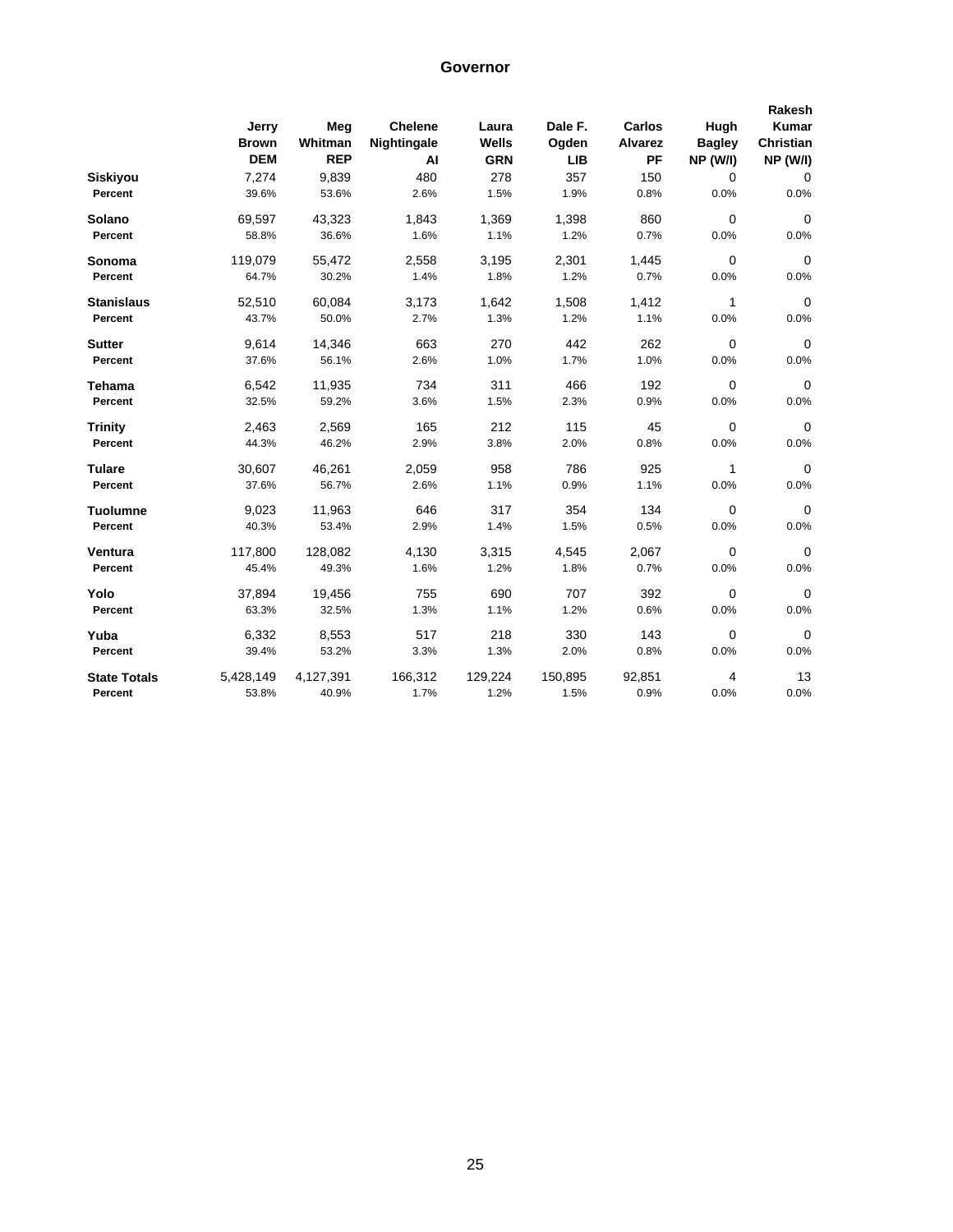|                     | Jacob        | Anselmo A. | Nadia B.       | Lea       | Rowan           | Cassandra A.   |
|---------------------|--------------|------------|----------------|-----------|-----------------|----------------|
|                     | Vangelisti   | Chavez     | <b>Smalley</b> | Sherman   | <b>Millar</b>   | Lieurance      |
|                     | IND (W/I)    | DEM (W/I)  | DEM (W/I)      | IND (W/I) | <b>NP (W/I)</b> | LIB (W/I)      |
| Alameda             | 0            | 0          | 1              | 5         | 0               | 2              |
| Percent             | 0.0%         | 0.0%       | 0.0%           | 0.0%      | 0.0%            | 0.0%           |
| <b>Alpine</b>       | 0            | 0          | 0              | 0         | 0               | 0              |
| Percent             | 0.0%         | 0.0%       | 0.0%           | 0.0%      | 0.0%            | 0.0%           |
| Amador              | 0            | 0          | 0              | 0         | 0               | 0              |
| Percent             | 0.0%         | 0.0%       | 0.0%           | 0.0%      | 0.0%            | 0.0%           |
| <b>Butte</b>        | $\mathbf 0$  | 0          | 0              | 0         | 0               | 0              |
| Percent             | 0.0%         | 0.0%       | 0.0%           | 0.0%      | 0.0%            | 0.0%           |
| <b>Calaveras</b>    | 0            | 0          | 0              | 0         | 0               | 0              |
| Percent             | 0.0%         | 0.0%       | 0.0%           | 0.0%      | 0.0%            | 0.0%           |
| Colusa              | 0            | 0          | 0              | 0         | 0               | 0              |
| Percent             | 0.0%         | 0.0%       | 0.0%           | 0.0%      | 0.0%            | 0.0%           |
| <b>Contra Costa</b> | 0            | 0          | 0              | 0         | 0               | 0              |
| Percent             | 0.0%         | 0.0%       | 0.0%           | 0.0%      | 0.0%            | 0.0%           |
| <b>Del Norte</b>    | 0            | 0          | 0              | 0         | 0               | 0              |
| Percent             | 0.0%         | 0.0%       | 0.0%           | 0.0%      | 0.0%            | 0.0%           |
| El Dorado           | 0            | 0          | 0              | 0         | 0               | 0              |
| Percent             | 0.0%         | 0.0%       | 0.0%           | 0.0%      | 0.0%            | 0.0%           |
| Fresno              | 0            | 0          | 0              | 0         | 0               | 0              |
| Percent             | 0.0%         | 0.0%       | 0.0%           | 0.0%      | 0.0%            | 0.0%           |
| Glenn               | 0            | 0          | 0              | 0         | 0               | 0              |
| Percent             | 0.0%         | 0.0%       | 0.0%           | 0.0%      | 0.0%            | 0.0%           |
| Humboldt            | 0            | 0          | 0              | 0         | 0               | $\mathbf{1}$   |
| Percent             | 0.0%         | 0.0%       | 0.0%           | 0.0%      | 0.0%            | 0.0%           |
| <b>Imperial</b>     | 0            | 0          | 0              | 0         | 0               | 0              |
| Percent             | 0.0%         | 0.0%       | 0.0%           | 0.0%      | 0.0%            | 0.0%           |
| Inyo                | 0            | 0          | 0              | 0         | 0               | 0              |
| Percent             | 0.0%         | 0.0%       | 0.0%           | 0.0%      | 0.0%            | 0.0%           |
| Kern                | 0            | 0          | 0              | 0         | $\mathbf{1}$    | 2              |
| Percent             | 0.0%         | 0.0%       | 0.0%           | 0.0%      | 0.0%            | 0.0%           |
| <b>Kings</b>        | 0            | 0          | 0              | 0         | 0               | 0              |
| Percent             | 0.0%         | 0.0%       | 0.0%           | 0.0%      | 0.0%            | 0.0%           |
| Lake                | 0            | 0          | 0              | 0         | 0               | 0              |
| Percent             | 0.0%         | 0.0%       | 0.0%           | 0.0%      | 0.0%            | 0.0%           |
| Lassen              | 0            | 0          | 0              | 0         | 0               | 0              |
| Percent             | 0.0%         | 0.0%       | 0.0%           | 0.0%      | 0.0%            | 0.0%           |
| <b>Los Angeles</b>  | $\mathbf{1}$ | 0          | 2              | 14        | 0               | $\overline{2}$ |
| Percent             | 0.0%         | 0.0%       | 0.0%           | 0.0%      | 0.0%            | 0.0%           |
| Madera              | 0            | 0          | 0              | 0         | 0               | 0              |
| Percent             | 0.0%         | 0.0%       | 0.0%           | 0.0%      | 0.0%            | 0.0%           |
| <b>Marin</b>        | 0            | 0          | 0              | 1         | 0               | 0              |
| Percent             | 0.0%         | 0.0%       | 0.0%           | 0.0%      | 0.0%            | 0.0%           |
| <b>Mariposa</b>     | 0            | 0          | 0              | 0         | 0               | 0              |
| Percent             | 0.0%         | 0.0%       | 0.0%           | 0.0%      | 0.0%            | 0.0%           |
| Mendocino           | $\pmb{0}$    | 0          | 0              | 0         | 0               | 0              |
| Percent             | 0.0%         | 0.0%       | 0.0%           | 0.0%      | 0.0%            | 0.0%           |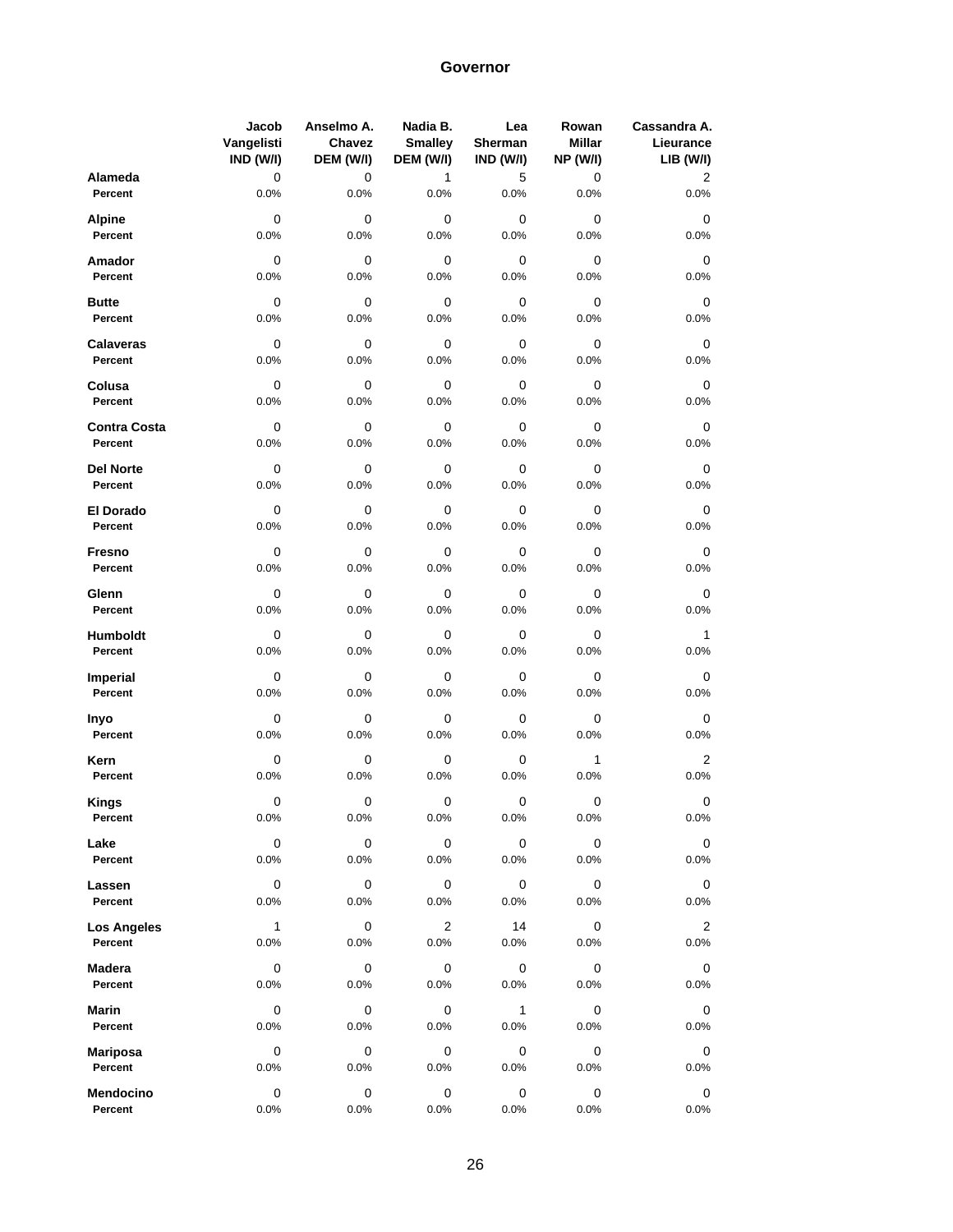|                          | Jacob<br>Vangelisti<br>IND (W/I) | Anselmo A.<br>Chavez<br>DEM (W/I) | Nadia B.<br><b>Smalley</b><br>DEM (W/I) | Lea<br>Sherman<br>IND (W/I) | Rowan<br><b>Millar</b><br><b>NP (W/I)</b> | Cassandra A.<br>Lieurance<br><b>LIB (W/I)</b> |
|--------------------------|----------------------------------|-----------------------------------|-----------------------------------------|-----------------------------|-------------------------------------------|-----------------------------------------------|
| <b>Merced</b><br>Percent | 0<br>0.0%                        | 0<br>0.0%                         | 0<br>0.0%                               | 0<br>0.0%                   | 0<br>0.0%                                 | 0<br>0.0%                                     |
|                          |                                  |                                   |                                         |                             |                                           |                                               |
| <b>Modoc</b><br>Percent  | 0<br>0.0%                        | 0<br>0.0%                         | 0<br>0.0%                               | 0<br>0.0%                   | 0<br>0.0%                                 | 0<br>0.0%                                     |
| Mono                     | 0                                | 0                                 | 0                                       | 0                           | 0                                         | 0                                             |
| Percent                  | 0.0%                             | 0.0%                              | 0.0%                                    | 0.0%                        | 0.0%                                      | 0.0%                                          |
| <b>Monterey</b>          | $\mathbf 0$                      | 0                                 | 0                                       | 0                           | 0                                         | 0                                             |
| Percent                  | 0.0%                             | 0.0%                              | 0.0%                                    | 0.0%                        | 0.0%                                      | 0.0%                                          |
| Napa                     | 0                                | 0                                 | 0                                       | 0                           | 0                                         | 0                                             |
| Percent                  | 0.0%                             | 0.0%                              | 0.0%                                    | 0.0%                        | 0.0%                                      | 0.0%                                          |
| Nevada                   | 0                                | 0                                 | 0                                       | 0                           | 0                                         | 0                                             |
| Percent                  | 0.0%                             | 0.0%                              | 0.0%                                    | 0.0%                        | 0.0%                                      | 0.0%                                          |
| Orange                   | 0                                | 1                                 | 0                                       | 3                           | 0                                         | 2                                             |
| Percent                  | 0.0%                             | 0.0%                              | 0.0%                                    | 0.0%                        | 0.0%                                      | 0.0%                                          |
| <b>Placer</b>            | $\mathbf{1}$                     | 0                                 | 0                                       | 0                           | 0                                         | 0                                             |
| Percent                  | 0.0%                             | 0.0%                              | 0.0%                                    | 0.0%                        | 0.0%                                      | 0.0%                                          |
| <b>Plumas</b>            | 0                                | 0                                 | 0                                       | 0                           | 0                                         | 0                                             |
| Percent                  | 0.0%                             | 0.0%                              | 0.0%                                    | 0.0%                        | 0.0%                                      | 0.0%                                          |
| Riverside                | 0                                | 0                                 | 0                                       | 0                           | 0                                         | 1                                             |
| Percent                  | 0.0%                             | 0.0%                              | 0.0%                                    | 0.0%                        | 0.0%                                      | 0.0%                                          |
| <b>Sacramento</b>        | 0                                | 0                                 | 2                                       | 0                           | 0                                         | 0                                             |
| Percent                  | 0.0%                             | 0.0%                              | 0.0%                                    | 0.0%                        | 0.0%                                      | $0.0\%$                                       |
| San Benito               | 0                                | 0                                 | 0                                       | 0                           | 0                                         | 0                                             |
| Percent                  | 0.0%                             | 0.0%                              | 0.0%                                    | 0.0%                        | 0.0%                                      | 0.0%                                          |
| San Bernardino           | 2                                | 0                                 | 0                                       | 0                           | 0                                         | 0                                             |
| Percent                  | 0.0%                             | 0.0%                              | 0.0%                                    | 0.0%                        | 0.0%                                      | 0.0%                                          |
| San Diego                | 0                                | 0                                 | 2                                       | 2                           | 0                                         | 272                                           |
| Percent                  | 0.0%                             | 0.0%                              | 0.0%                                    | 0.0%                        | 0.0%                                      | 0.0%                                          |
| San Francisco            | 0                                | 0                                 | 0                                       | 11                          | 0                                         | 0                                             |
| Percent                  | 0.0%                             | 0.0%                              | 0.0%                                    | 0.0%                        | 0.0%                                      | 0.0%                                          |
| San Joaquin              | 0                                | 0                                 | 0                                       | 1                           | 0                                         | 0                                             |
| Percent                  | 0.0%                             | 0.0%                              | 0.0%                                    | 0.0%                        | 0.0%                                      | 0.0%                                          |
| San Luis Obispo          | 0                                | 0                                 | 0                                       | $\mathbf{1}$                | 0                                         | 0                                             |
| Percent                  | 0.0%                             | 0.0%                              | 0.0%                                    | 0.0%                        | 0.0%                                      | 0.0%                                          |
| San Mateo                | $\overline{0}$                   | 0                                 | 0                                       | 3                           | $\overline{1}$                            | 0                                             |
| Percent                  | 0.0%                             | 0.0%                              | $0.0\%$                                 | 0.0%                        | $0.0\%$                                   | $0.0\%$                                       |
| Santa Barbara            | $\mathbf 0$                      | 0                                 | 0                                       | 1                           | 0                                         | 0                                             |
| Percent                  | 0.0%                             | 0.0%                              | 0.0%                                    | 0.0%                        | 0.0%                                      | 0.0%                                          |
| Santa Clara              | $\mathbf 0$                      | $\mathbf{1}$                      | $\mathbf{1}$                            | 0                           | $\mathbf{1}$                              | 2                                             |
| Percent                  | 0.0%                             | 0.0%                              | 0.0%                                    | 0.0%                        | 0.0%                                      | 0.0%                                          |
| Santa Cruz               | $\mathbf 0$                      | 0                                 | 0                                       | $\mathbf{1}$                | 0                                         | $\mathbf{1}$                                  |
| Percent                  | 0.0%                             | 0.0%                              | 0.0%                                    | 0.0%                        | 0.0%                                      | 0.0%                                          |
| <b>Shasta</b>            | 0                                | 0                                 | 0                                       | 0                           | 0                                         | 0                                             |
| Percent                  | 0.0%                             | 0.0%                              | $0.0\%$                                 | 0.0%                        | 0.0%                                      | $0.0\%$                                       |
| Sierra                   | 0                                | 0                                 | 0                                       | 0                           | 0                                         | 0                                             |
| Percent                  | 0.0%                             | 0.0%                              | 0.0%                                    | 0.0%                        | 0.0%                                      | 0.0%                                          |